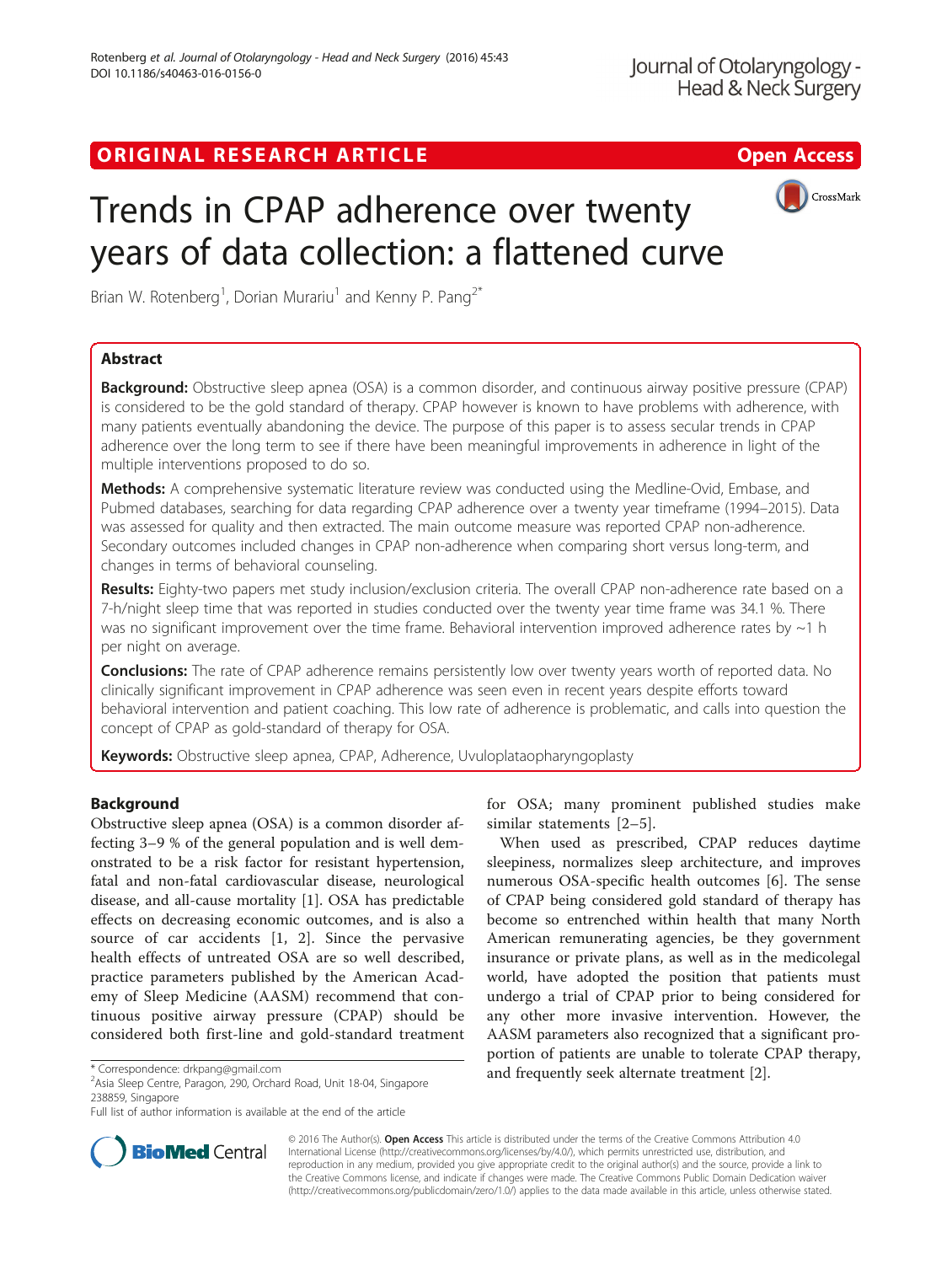Despite numerous advances in machine dynamics including quieter pumps, softer masks, and improved portability, adherence to CPAP continues to be a problem frequently encountered in clinician's offices, with adherence rates generally ranging from 30 to 60 % [\[7](#page-5-0), [8](#page-6-0)]. There are many reasons for this problem including comfort, convenience, claustrophobia, and cost. [\[2](#page-5-0)] It is also understood that many patients who start on a path to non-adherence frequently remain non-adherent and eventually abandon the machine altogether, with consequent return of symptoms and OSA-specific adverse consequences. Finally, although "optimal" adherence rates in the literature range from 4 to 6 h per night, it is becoming increasingly recognized that data used to define "optimal" or even "sufficient" use also very much related the outcome measure being studied as well as patient self-perception of their own OSA severity. Until recently such adherence data were underemphasized in the CPAP literature, giving the medical community at large a somewhat unrealistic sense of the effectiveness of the device as a blanket treatment for all comers with OSA. Perhaps consequently CPAP continues to stand at the top of the treatment modality spectrum for OSA despite the problematic shortcomings described above.

The purpose of the current study was to investigate whether or not there has been a change in CPAP adherence trends over the long term. This information is important when counseling patients about the likelihood of treatment success when a CPAP prescription is given.

## **Methods**

Our review was carried out in accordance with the preferred reporting items for systematic review and metaanalysis protocols (PRISMA-P) 2015 statement. A comprehensive systematic literature review was conducted using the Medline-Ovid, Embase, and Pubmed databases.

The primary search objective was to identify all papers reporting the results of clinical trials that used CPAP for the treatment of adults with OSA, and then to subsequently extract data on adherence if it was reported. The first step was a locate and review all of the studies listed for analysis in two major literature reviews, a Cochrane Collaboration review [[9](#page-6-0)] and a second systematic literature review published by the National Institutes of Health Research (NIHR) [\[10](#page-6-0)] on the use of CPAP for the treatment of OSA. The second step was an extensive search of the PubMed/MedLine database, initiated using the following combined search terms (using both British and American spellings): "CPAP and obstructive sleep apnea" ( $n = 3058$ ). From this list, studies were identified that (a) did not replicate studies already found (b) were otherwise eligible for inclusion and (c) comprise primary data, i.e. not reviews or guidelines. The third and final step was a review of all reference lists and tables of other

studies found within papers identified in the second step. A PhD level biostatistician performed all three of the initial search steps. EBM rankings were used to assess data quality.

Articles were considered for inclusion into the study by reviewing the titles and abstracts of all retrieved studies. The senior study authors BWR and KPP did this and results were compiled to ensure no studies were missed. The full text of selected studies were then analyzed to ensure that the following inclusion criteria were met: diagnosis of OSA, no confounding data for central sleep apnea, and the paper referred to CPAP for treatment of OSA. Subsequently we reviewed the studies to ensure adherence data was reported, and that if reported it was by machine audit as opposed to patient-self-report.

## Results

A total of 82 papers were identified for analysis. These included trials comparing CPAP versus subtherapeutic (sham) CPAP [\[11](#page-6-0)–[41](#page-6-0)], CPAP versus an oral placebo [[40, 42](#page-6-0)–[49\]](#page-6-0), CPAP versus conservative or no therapy [\[17](#page-6-0), [29](#page-6-0), [50](#page-7-0)–[60](#page-7-0)], CPAP versus an oral appliance [[11](#page-6-0), [12, 42,](#page-6-0) [57](#page-7-0), [61](#page-7-0)–[69](#page-7-0)], CPAP versus postural therapy [[70](#page-7-0)–[73\]](#page-7-0), and CPAP alone assessing different means to modify adherence [\[15, 27](#page-6-0), [37,](#page-6-0) [74](#page-7-0)–[82\]](#page-7-0). The PRISMA chart summarizing the study flow is seen in Fig. [1.](#page-2-0)

#### Overall CPAP adherence over the study duration

Sixty-six studies published between 1994 and 2015, inclusive, were identified in the literature that had CPAP adherence data reported as hours of use per night and were either a randomized clinical trial or a longitudinal cohort study specifically addressing the issue of CPAP adherence in adult patients with OSA. Sample sizes in these studies ranged from 13 to 356  $(mean = 65, median = 37)$  subjects. The mean, nonweighted duration of nightly use was 4.6 h, from which the percentage of non-use, relative to optimum use, was calculated by subtracting 4.6 from 7.0 h, dividing this by 7.0 h and converting to a percentage; in this instance 34.1 % (i.e. the non-adherence rate). The weighted mean for nightly CPAP use was calculated by multiplying the mean use for each individual study by the number of CPAP users in that study, adding the resulting values from all 66 studies, and then dividing by the total number of subjects on CPAP across all studies; this yielded a weighted mean nightly CPAP use and percentage of use of 4.46 h/n and 36.3 %, respectively.

Figure [2](#page-2-0) depicts both the weighted and non-weighted mean percentage of non-use for all studies within each 2-year block starting with 1996–97. To incorporate studies from 2014, the final block, 2012–14, consists of 3 years. Note the initial decline in non-adherence from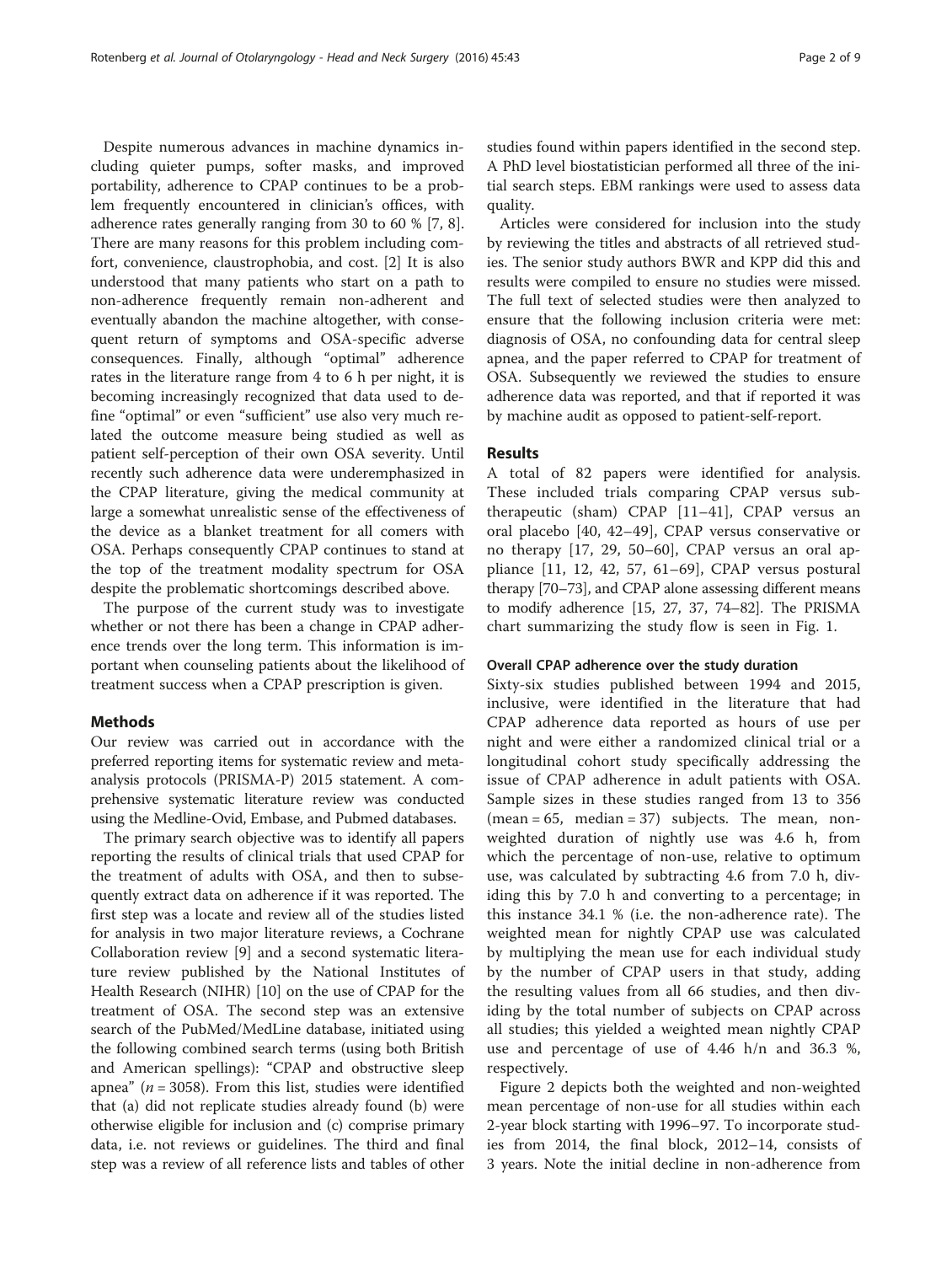<span id="page-2-0"></span>

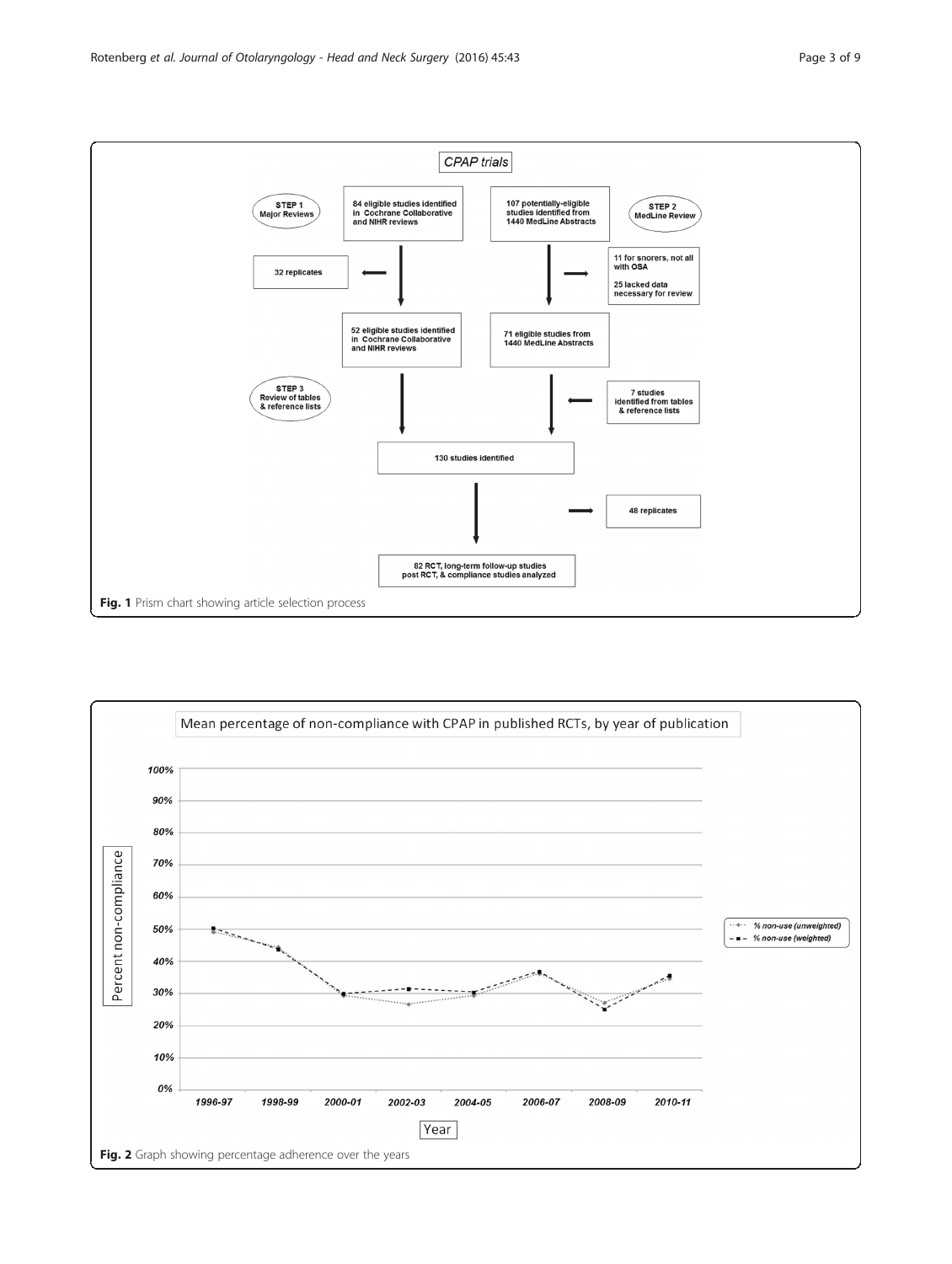1996 to 97 through 2000–01, after which there is no decline. In fact, non-adherence for 2012–14 was higher than for any other time period from 2000 to 01 onwards, possibly reflecting improved data reporting. Note also the almost identical curves for non-weighted and weighted data.

#### Adherence when comparing short-term versus long-term

Eight studies were identified that had follow-up CPAP adherence assessments, including hours of CPAP use per night, 6 months or more since baseline, versus 64 studies with final assessments performed within the first 6 months. Again, both weighted and non-weighted means were calculated for mean nightly CPAP use and mean percentage of time CPAP was not used relative to the optimum 7.0 h per night. For the short-term studies, mean non-weighted and weighted mean values are 4.5 and 4.3 h/night, and 35.5 and 38.4 % CPAP non-use, respectively. Corresponding values for the long-term studies are 4.6 and 4.6, and 34.2 and 33.6 %, indicating slightly superior adherence at follow-up assessments performed in patients on CPAP for 6 months or more. This is reflected in Fig. 3.

## Adherence rates in self-report versus machineinterrogation

This analysis was restricted to studies in which measurements were made comparing both self-reported versus device-documented CPAP adherence values [[79, 82\]](#page-7-0). In both studies, adherence was over-estimated by selfreport, as summarized in Table [1.](#page-4-0) Note that for one of the studies, 'percentage of adherence' was the utilized measure of CPAP adherence, with adherence defined as four or more hours of use per night for 70 % or more of nights. For the other study, mean hours use per night was presented. The non-weighted percentage of self-reported over-estimation (relative to machine-documented use) ranged from roughly 25 to 50 %, averaging 35.4 %.

### Adherence rates versus behavioral intervention

Several RCTs were identified in which some behavioural intervention was evaluated in terms of its ability to impact CPAP adherence, measured as hours of CPAP use per night [[84](#page-7-0)–[90](#page-7-0)], Although increased use was documented in three studies [\[84](#page-7-0)–[86\]](#page-7-0), four RCT did not find support for the behavioural intervention [\[87](#page-7-0)–[90\]](#page-7-0). Table [2](#page-4-0) summarizes these results.

## **Discussion**

CPAP is termed the gold standard for therapy of OSA and indeed when used as prescribed the health benefits are substantial. However this modality of treatment continues to be plagued by problems with adherence. The data identified in our review is the most up-to-date on the topic, and suggests that despite numerous interventions designed to improve adherence rates over the long term, secular trends do not show clinically impactful changes. The relatively poor adherence rates pre-2000 have not shown meaningful improvement over the ensuring 15 years, with overall rates stubbornly persistent at a high 30–40 % non-adherence.

The further problem identified by our data is that of the reporting of CPAP in clinical trials. In our review of 82 CPAP trials, 10.7 % of patients overall were unable to tolerate and thereby remain on CPAP over the duration of the trial in which they were participants, and the mean duration of nightly use was merely 4.7 h. This

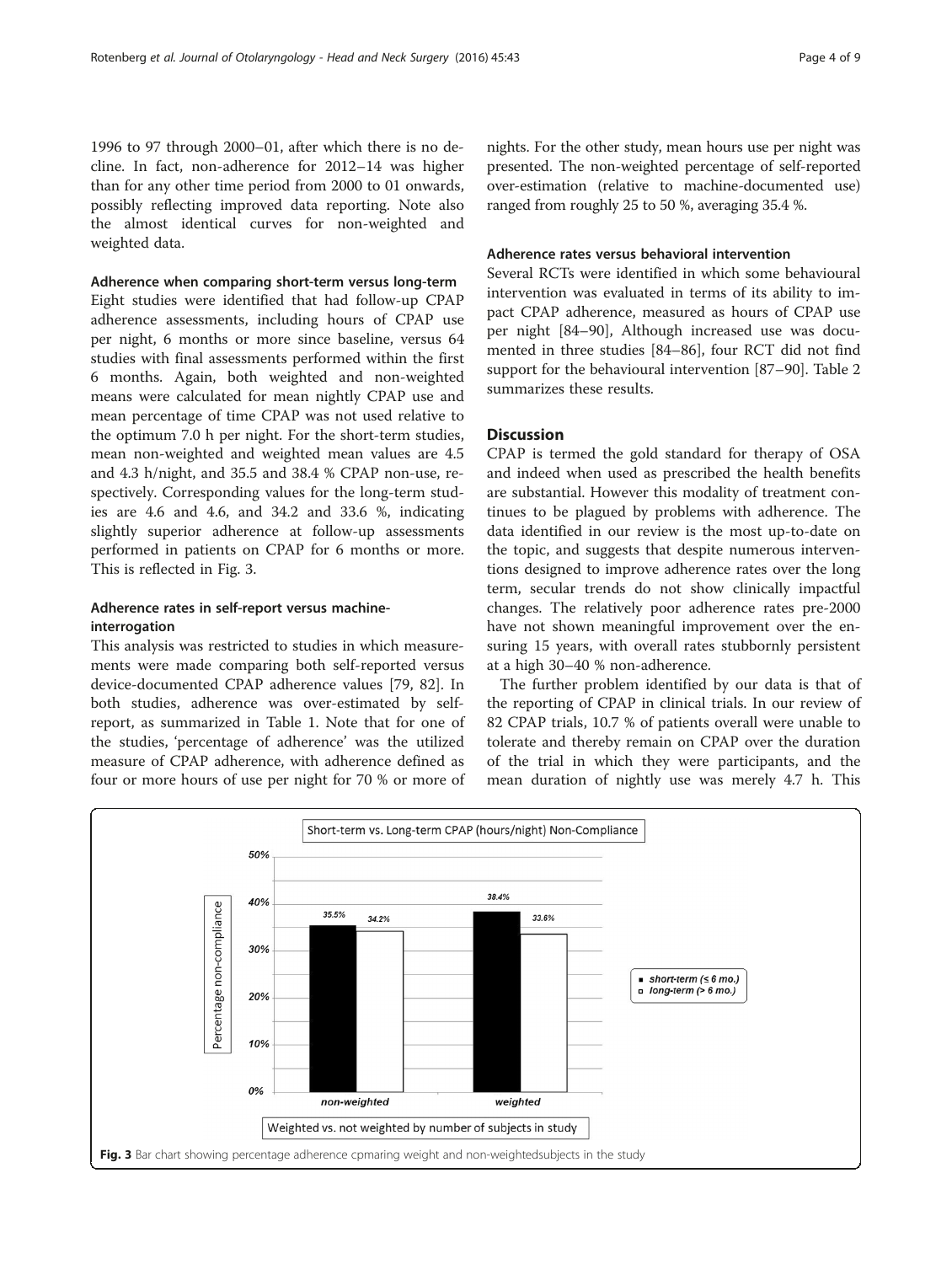<span id="page-4-0"></span>Table 1 Studies comparing self-reported vs. machine-documented CPAP compliance

| 1st author (year)     | Outcome                     | Subjects (N) | Self-report | CPAP device | Absolute difference | Percent difference |
|-----------------------|-----------------------------|--------------|-------------|-------------|---------------------|--------------------|
| Roecklein (2010) [79] | Hours per night at 3 months | -28          | 4.68        | 2.35        | 2.33                | 49.8 %             |
| Kribbs (1993) [83]    | Hours per night over time   | 35           | 4.9         | 3.7         | 1.2                 | 24.5 %             |
|                       |                             | 311          |             |             | $Mean =$            | 35.4 %             |
|                       |                             |              |             |             | Weighted mean $=$   | 32.7 %             |

means that the average patient in bed for 7 h across these 83 closely supervised clinical trials (i.e. under the most optimal of circumstances and the best chance for success at the therapy) was not using it an average of 32.9 % of the time; extrapolating to 8-h nights, this time off CPAP rises to 41.3 %. When the nights per week of CPAP non-use have been examined, the percentages range from 10 to 40 % [[12](#page-6-0), [44](#page-6-0), [56, 61](#page-7-0), [70](#page-7-0), [74](#page-7-0)–[76\]](#page-7-0), with one in three out of 25 patients in a very brief, 2-week cross-over trial by Ferguson et al. only using CPAP one out of every three nights or less [\[62](#page-7-0)]. These are highly alarming percentages, given that several published RCT have documented that at least a minimum level of CPAP use is required to reap benefits from it and that this therapeutic threshold generally falls between 5 and 6 h nightly [\[16](#page-6-0), [43, 45,](#page-6-0) [74](#page-7-0), [77](#page-7-0)]. It is, therefore, reasonable to assume that there is a sizeable subset, possibly a majority, of patients on CPAP who either cease to use it altogether, or fail to use it enough hours per night and/ or nights per week to achieve clinically-significant benefits. This does call into question the validity of the results of some of these trials.

Prior to our study, Weaver et al. conducted the most recent prior review on CPAP as therapy for OSA in 2010, finding that there are many factors influencing CPAP adherence, both medical and non-medical (e.g. psychosocial), and that these need to be considered when both prescribing CPAP as well as designing effective interventions to improve adherence [\[7](#page-5-0)]. The authors wisely also pointed out that the cost-effectiveness of these interventions needs to be considered.

The most recent comprehensive literature review of CPAP adherence looks to be by Donovan et al. [\[91\]](#page-7-0). The authors investigated various outcomes including CPAP efficacy, behavioral interventions, and personalizing CPAP to patient need. The authors maintained that its main limitation is intolerability, which leads to low adherence. The authors call for more research on tailoring therapies to individual patients in order to enhance adherence.

The long-term effects of non-adherence bring to light the health related impact of untreated OSA. It is not sufficient to simply prescribe a CPAP machine and consider the patient to be treated. For example, BaHammam et al. [[92](#page-8-0)] found that adherence to CPAP declined over a 10-month period, such that only 33 % of the OSA patients were considered to have "good adherence" by 10 months, even after receiving an educational intervention. Gagnadoux et al. [[93](#page-8-0)] found that AHI scores and socioeconomic factors (employment and marital status) predicted mean CPAP adherence over several 6 month follow-up assessments. Martinez-Garcia et al. [[94](#page-8-0)] follow a sample of older adults who were prescribed CPAP for up to 10 years and found that severe OSA not treated with CPAP was associated with a higher risk of cardiovascular death, and CPAP use decreased this risk (albeit non significantly). Stuck et al. [[95](#page-8-0)] conducted a retrospective chart review of 750 patients who were prescribed CPAP and follow-up over a 2-year period to quantify several sleep-related events such as hours of sleep without CPAP, and the number of respiratory events with and without CPAP. These authors concluded that CPAP has a limited effectiveness, even among patients who are most adherent to treatment.

Although a detailed discussion of the effectiveness of interventions to improve CPAP adherence is beyond the

Table 2 CPAP adherence versus behavioral intervention

| 1st author (year)     | Study design | Subjects (N) | Intervention                    | Follow-up     | CPAP use (h/n) |          | Significance |
|-----------------------|--------------|--------------|---------------------------------|---------------|----------------|----------|--------------|
|                       |              |              |                                 |               | Rx group       | Controls |              |
| Lo Bue (2014) [99]    | <b>RCT</b>   | 20/20        | "Reinforcing interventions"     | year          | 4.3            | 3.8      | <b>NS</b>    |
| Lai (2014) [100]      | <b>RCT</b>   | 50/50        | Motivational enhancement        | 3 months      | 4.4            | 2.4      | p < 0.001    |
| Deng (2013) [101]     | <b>RCT</b>   | 55/55        | Stage-matched vs. standard care | 3 months      | 5.65           | 5.26     | $p = 0.006$  |
| Olsen (2012) [102]    | <b>RCT</b>   | 50/50        | 3 motivational interviews       | 3 months      | 4.63           | 3.16     | $p = 0.005$  |
| Roecklein (2010) [79] | RCT          | 13/15        | Personalized feedback           | 3 months      | 2.35           | 1.97     | <b>NS</b>    |
|                       |              |              |                                 | Mean          | 4.3            | 3.3      | 28.6 % 1     |
|                       |              |              |                                 | Weighted mean | 4.7            | 3.5      | 32.0 % 1     |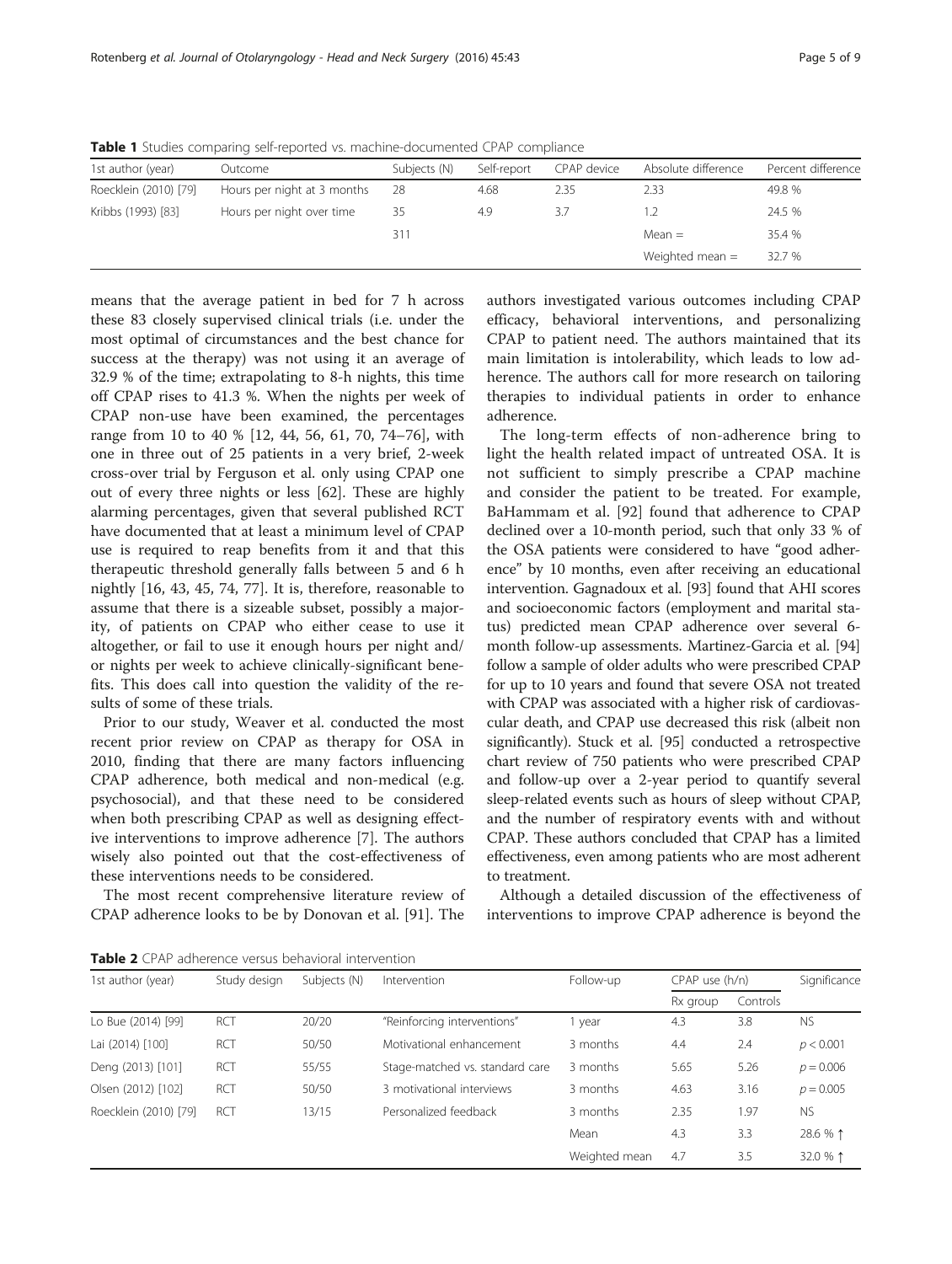<span id="page-5-0"></span>scope of this current paper, several of the papers studied in our review did investigate these interventions [\[79](#page-7-0), [92](#page-8-0)], including one review [[96](#page-8-0)]. The strongest intervention, cognitive-behavioral, resulted in an increase of 1.44 h per night for participants in six studies. Both supportive and educational interventions were found to increase adherence to over 4 hours per night among study participants. Non-behavioral interventions for CPAP adherence, such as variants of CPAP, have also been investigated. A systematic review and meta-analysis found that patients preferred auto-CPAP over fixed pressure CPAP; however, there was no statistical difference in machine use [[97](#page-8-0)]. Overall the authors did not find a difference in adherence between auto- and fixed-CPAP. Similarly, a more recent systematic review and meta-analysis found positive results associated with auto-CPAP over fixed-CPAP, including patient preference and enhanced adherence [\[98\]](#page-8-0). However, the latter did not found significant differences between the two variants in terms of AHI and ESS scores, leading the authors to question the clinical significance of their results.

As a systematic review, this study is limited to the quality of the included studies. Because it is a collection of findings from various other studies, it provides an overview of the direction of literature but is unable to show new findings. The authors recognize that in one study, CPAP was prescribed in patients with mild OSA, this might suggests that these patients who have no significant symptoms might not be compelled to use their CPAP device. It is also understandable that some patients may not sleep 7 h per night, as they are the working class group and may be too busy, and this might also affect the compliance percentage as the denominator is smaller. The older age group may have fragmented sleep patterns while the younger age group may not choose to wear their CPAP for social reasons. This study is also limited in the fact that only English language articles are considered, which may introduce a language bias. However, studies are published from a variety of centers internationally. Because this study is not a meta-analysis, study results have not been statistically combined for more powerful results. However, since adherence rates to CPAP are often measured differently, as are the defined outcome points for success, it is not feasible to directly compare papers in a statistically sound method.

## Conclusion

This review represents the most up to date data on secular trends in CPAP adherence. The findings are sobering. Our data suggest that despite numerous changes to machine and mask dynamics as well as behavioral interventions, CPAP adherence remains a severe problem for management of patients with OSA - the concept of CPAP as gold standard for OSA therapy is no longer valid. This paper's data regarding a comprehensive assessment of CPAP adherence can be used when developing OSA treatment guidelines and when counseling patients about their OSA and the relative likelihood of treatment success for the various therapies at hand.

#### Acknowledgements

Not applicable.

#### Funding

No funding.

#### Availability of data and materials

Not applicable, data is already from other articles.

#### Authors' contributions

All authors involved in data collection and article writing. All authors read and approved the final manuscript.

#### Authors' information

Not applicable.

#### Competing interests

The authors declare that they have no competing interests.

#### Consent for publication

Not applicable.

## Ethics approval and consent to participate

Not applicable

#### Financial disclosure

There are no financial interests to declare. This study was not funded by any granting or industry source.

#### Author details

<sup>1</sup> Department of Otolaryngology – Head and Neck Surgery, Western<br>University, London, ON, Canada. <sup>2</sup>Asia Sleep Centre, Paragon, 290, Orchard Road, Unit 18-04, Singapore 238859, Singapore.

#### Received: 14 June 2016 Accepted: 11 August 2016 Published online: 19 August 2016

#### References

- 1. Young T, Peppard PE, Gottlieb DJ. Epidemiology of obstructive sleep apnea: a population health perspective. Am J Respir Crit Care Med. 2002;165(9):1217–39.
- 2. Aurora RN, Casey KR, Kristo D, et al. Practice parameters for the surgical modifications of the upper airway for obstructive sleep apnea in adults. Sleep. 2010;33(10):1408–13.
- 3. Gay P, Weaver T, Loube D, Iber C. Evaluation of positive airway pressure treatment for sleep related breathing disorders in adults. Sleep. 2006;29(3):381–401.
- 4. Morgenthaler TI, Aurora RN, Brown T, et al. Practice parameters for the use of autotitrating continuous positive airway pressure devices for titrating pressures and treating adult patients with obstructive sleep apnea syndrome: an update for 2007. An American Academy of Sleep Medicine report. Sleep. 2008;31(1):141–7.
- Yaremchuk K, Tacia B, Peterson E, Roth T. Change in Epworth Sleepiness Scale after surgical treatment of obstructive sleep apnea. Laryngoscope. 2011;121(7):1590–3.
- 6. Alves C, Caminha JMPC, da Silva AM, Mendonça D. Compliance to continuous positive airway pressure therapy in a group of Portuguese patients with obstructive sleep apnea syndrome. Sleep Breath. 2012;16(2):555–62.
- 7. Weaver TE, Sawyer AM. Adherence to continuous positive airway pressure treatment for obstructive sleep apnoea: implications for future interventions. Indian J Med Res. 2010;131:245–58.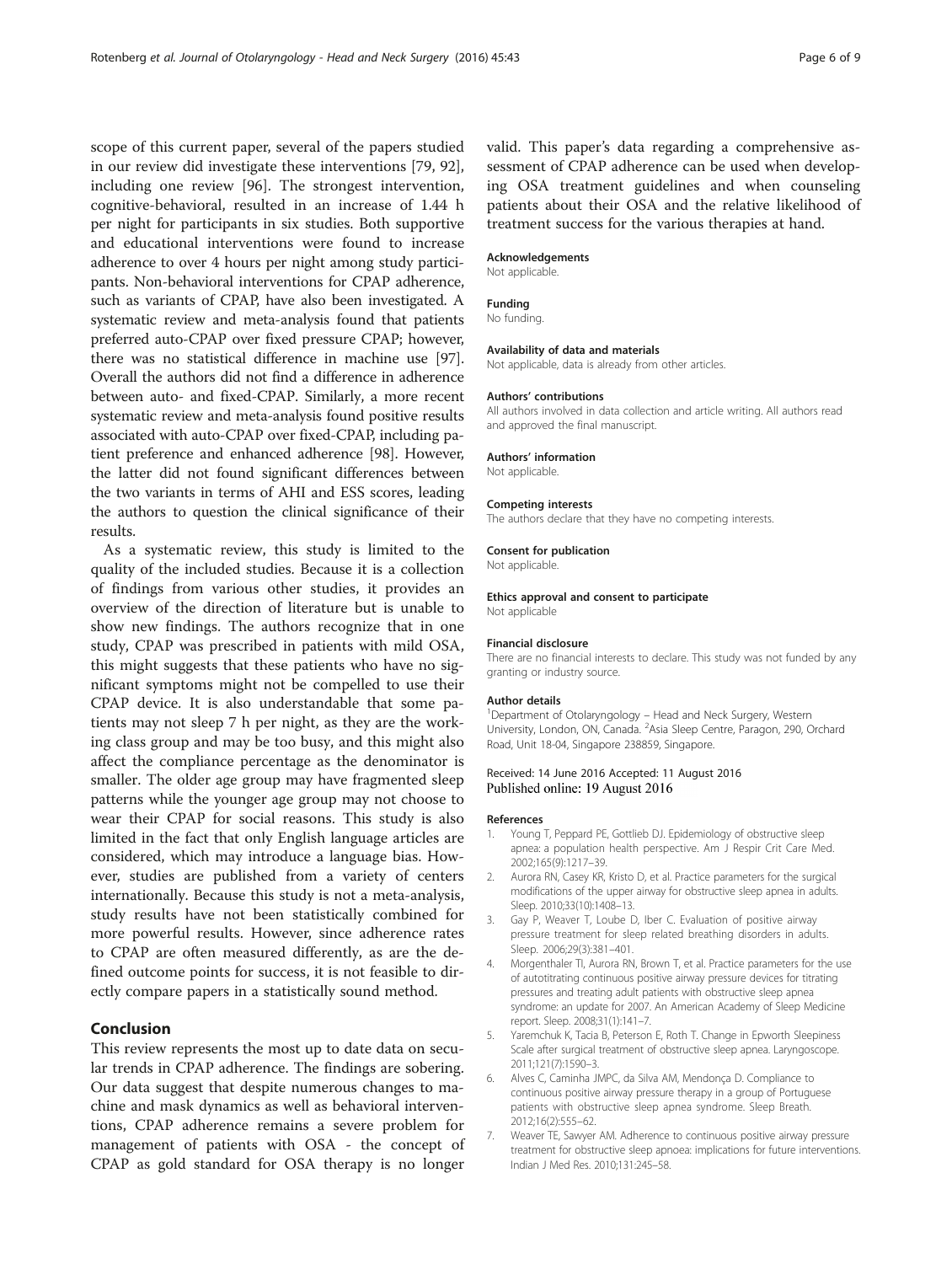- <span id="page-6-0"></span>8. Weaver TE, Grunstein RR. Adherence to continuous positive airway pressure therapy: the challenge to effective treatment. Proc Am Thorac Soc. 2008;5(2):173–8.
- Giles TL, Lasserson TJ, Smith BJ, White J, Wright J, Cates CJ. Continuous positive airways pressure for obstructive sleep apnoea in adults: a cochrane collaboration review. Chichester: John Wiley & Sons, Ltd; 1996.
- 10. McDaid C, Griffin S, Weatherly H, et al. Continuous positive airway pressure devices for the treatment of obstructive sleep apnoea-hypopnoea syndrome: a systematic review and economic analysis. Health Technol Assess. 2009;13(4):iii - iv, xi - xiv, 1–119, 143–274.
- 11. Aarab G, Lobbezoo F, Heymans MW, Hamburger HL, Naeije M. Long-term follow-up of a randomized controlled trial of oral appliance therapy in obstructive sleep apnea. Respiration. 2011;82(2):162–8.
- 12. Aarab G, Lobbezoo F, Hamburger HL, Naeije M. Oral appliance therapy versus nasal continuous positive airway pressure in obstructive sleep apnea: a randomized, placebo-controlled trial. Respiration. 2011;81(5):411–9.
- 13. Ancoli-Israel S, Palmer BW, Cooke JR, et al. Cognitive effects of treating obstructive sleep apnea in Alzheimer's disease: a randomized controlled study. J Am Geriatr Soc. 2008;56(11):2076–81.
- 14. Arias MA, García-Río F, Alonso-Fernández A, Martínez I, Villamor J. Pulmonary hypertension in obstructive sleep apnoea: effects of continuous positive airway pressure: a randomized, controlled cross-over study. Eur Heart J. 2006;27(9):1106–13.
- 15. Bakker J, Campbell A, Neill A. Randomized controlled trial comparing flexible and continuous positive airway pressure delivery: effects on compliance, objective and subjective sleepiness and vigilance. Sleep. 2010;33(4):523–9.
- 16. Barbé F, Mayoralas LR, Duran J, et al. Treatment with continuous positive airway pressure is not effective in patients with sleep apnea but no daytime sleepiness. a randomized, controlled trial. Ann Intern Med. 2001;134(11):1015–23.
- 17. Barbé F, Durán-Cantolla J, Capote F, et al. Long-term effect of continuous positive airway pressure in hypertensive patients with sleep apnea. Am J Respir Crit Care Med. 2010;181(7):718–26.
- 18. Becker HF, Jerrentrup A, Ploch T, et al. Effect of nasal continuous positive airway pressure treatment on blood pressure in patients with obstructive sleep apnea. Circulation. 2003;107(1):68–73.
- 19. Campos-Rodriguez F, Grilo-Reina A, Perez-Ronchel J, et al. Effect of continuous positive airway pressure on ambulatory BP in patients with sleep apnea and hypertension: a placebo-controlled trial. Chest. 2006;129(6):1459–67.
- 20. Coughlin SR, Mawdsley L, Mugarza JA, Wilding JPH, Calverley PMA. Cardiovascular and metabolic effects of CPAP in obese males with OSA. Eur Respir J. 2007;29(4):720–7.
- 21. Cross MD, Mills NL, Al-Abri M, et al. Continuous positive airway pressure improves vascular function in obstructive sleep apnoea/hypopnoea syndrome: a randomised controlled trial. Thorax. 2008;63(7):578–83.
- 22. Dimsdale JE, Loredo JS, Profant J. Effect of continuous positive airway pressure on blood pressure: a placebo trial. Hypertension. 2000;35(1):144–7.
- 23. Durán-Cantolla J, Aizpuru F, Montserrat JM, et al. Continuous positive airway pressure as treatment for systemic hypertension in people with obstructive sleep apnoea: randomised controlled trial. BMJ. 2010;341:c5991.
- 24. Egea CJ, Aizpuru F, Pinto JA, et al. Cardiac function after CPAP therapy in patients with chronic heart failure and sleep apnea: a multicenter study. Sleep Med. 2008;9(6):660–6.
- 25. Henke KG, Grady JJ, Kuna ST. Effect of nasal continuous positive airway pressure on neuropsychological function in sleep apnea-hypopnea syndrome. A randomized, placebo-controlled trial. Am J Respir Crit Care Med. 2001;163(4):911–7.
- 26. Hui DS, To KW, Ko FW, et al. Nasal CPAP reduces systemic blood pressure in patients with obstructive sleep apnoea and mild sleepiness. Thorax. 2006;61(12):1083–90.
- 27. Jenkinson C, Davies RJ, Mullins R, Stradling JR. Long-term benefits in selfreported health status of nasal continuous positive airway pressure therapy for obstructive sleep apnoea. QJM. 2001;94(2):95–9.
- 28. Jenkinson C, Davies RJ, Mullins R, Stradling JR. Comparison of therapeutic and subtherapeutic nasal continuous positive airway pressure for obstructive sleep apnoea: a randomised prospective parallel trial. Lancet (London, England). 1999;353(9170):2100–5.
- 29. Lojander J, Maasilta P, Partinen M, Brander PE, Salmi T, Lehtonen H. Nasal-CPAP, surgery, and conservative management for treatment of obstructive sleep apnea syndrome. Chest. 1996;110(1):114–9.
- 30. Loredo JS, Ancoli-Israel S, Kim E-J, Lim WJ, Dimsdale JE. Effect of continuous positive airway pressure versus supplemental oxygen on sleep quality in obstructive sleep apnea: a placebo-CPAP-controlled study. Sleep. 2006;29(4):564–71.
- 31. Marshall NS, Neill AM, Campbell AJ, Sheppard DS. Randomised controlled crossover trial of humidified continuous positive airway pressure in mild obstructive sleep apnoea. Thorax. 2005;60(5):427–32.
- 32. Marshall NS, Neill AM, Campbell AJ. Randomised trial of compliance with flexible (C-Flex) and standard continuous positive airway pressure for severe obstructive sleep apnea. Sleep Breath. 2008;12(4):393–6.
- 33. Montserrat JM, Ferrer M, Hernandez L, et al. Effectiveness of CPAP treatment in daytime function in sleep apnea syndrome: a randomized controlled study with an optimized placebo. Am J Respir Crit Care Med. 2001;164(4):608–13. doi:[10.1164/ajrccm.164.4.2006034.](http://dx.doi.org/10.1164/ajrccm.164.4.2006034)
- 34. Norman D, Loredo JS, Nelesen RA, et al. Effects of continuous positive airway pressure versus supplemental oxygen on 24-hour ambulatory blood pressure. Hypertension. 2006;47(5):840–5.
- 35. Pepperell JCT, Ramdassingh-Dow S, Crosthwaite N, et al. Ambulatory blood pressure after therapeutic and subtherapeutic nasal continuous positive airway pressure for obstructive sleep apnoea: a randomised parallel trial. Lancet (London, England). 2002;359(9302):204–10.
- 36. Robinson GV, Smith DM, Langford BA, Davies RJO, Stradling JR. Continuous positive airway pressure does not reduce blood pressure in nonsleepy hypertensive OSA patients. Eur Respir J. 2006;27(6):1229–35.
- 37. Sharma SK, Agrawal S, Damodaran D, et al. CPAP for the metabolic syndrome in patients with obstructive sleep apnea. N Engl J Med. 2011;365(24):2277–86.
- 38. Siccoli MM, Pepperell JCT, Kohler M, Craig SE, Davies RJO, Stradling JR. Effects of continuous positive airway pressure on quality of life in patients with moderate to severe obstructive sleep apnea: data from a randomized controlled trial. Sleep. 2008;31(11):1551–8.
- 39. West SD, Nicoll DJ, Wallace TM, Matthews DR, Stradling JR. Effect of CPAP on insulin resistance and HbA1c in men with obstructive sleep apnoea and type 2 diabetes. Thorax. 2007;62(11):969–74.
- 40. Engleman HM, Martin SE, Deary IJ, Douglas NJ. Effect of continuous positive airway pressure treatment on daytime function in sleep apnoea/hypopnoea syndrome. Lancet (London, England). 1994;343(8897):572–5.
- 41. Spicuzza L, Bernardi L, Balsamo R, Ciancio N, Polosa R, Di Maria G. Effect of treatment with nasal continuous positive airway pressure on ventilatory response to hypoxia and hypercapnia in patients with sleep apnea syndrome. Chest. 2006;130(3):774–9.
- 42. Barnes M, McEvoy RD, Banks S, et al. Efficacy of positive airway pressure and oral appliance in mild to moderate obstructive sleep apnea. Am J Respir Crit Care Med. 2004;170(6):656–64.
- 43. Engleman HM, Gough K, Martin SE, Kingshott RN, Padfield PL, Douglas NJ. Ambulatory blood pressure on and off continuous positive airway pressure therapy for the sleep apnea/hypopnea syndrome: effects in "nondippers&quot. Sleep. 1996;19(5):378-81.
- 44. Barnes M, Houston D, Worsnop CJ, et al. A randomized controlled trial of continuous positive airway pressure in mild obstructive sleep apnea. Am J Respir Crit Care Med. 2002;165(6):773–80.
- 45. Engleman HM, Kingshott RN, Wraith PK, Mackay TW, Deary IJ, Douglas NJ. Randomized placebo-controlled crossover trial of continuous positive airway pressure for mild sleep Apnea/Hypopnea syndrome. Am J Respir Crit Care Med. 1999;159(2):461–7.
- 46. Engleman HM, Martin SE, Kingshott RN, Mackay TW, Deary IJ, Douglas NJ. Randomised placebo controlled trial of daytime function after continuous positive airway pressure (CPAP) therapy for the sleep apnoea/hypopnoea syndrome. Thorax. 1998;53(5):341–5.
- 47. Faccenda JF, Mackay TW, Boon NA, Douglas NJ. Randomized placebocontrolled trial of continuous positive airway pressure on blood pressure in the sleep apnea-hypopnea syndrome. Am J Respir Crit Care Med. 2001;163(2):344–8. doi:[10.1164/ajrccm.163.2.2005037](http://dx.doi.org/10.1164/ajrccm.163.2.2005037).
- 48. McArdle N, Douglas NJ. Effect of continuous positive airway pressure on sleep architecture in the sleep apnea-hypopnea syndrome: a randomized controlled trial. Am J Respir Crit Care Med. 2001;164(8 Pt 1):1459–63. doi[:10.1164/ajrccm.164.8.2008146.](http://dx.doi.org/10.1164/ajrccm.164.8.2008146)
- 49. McArdle N, Kingshott R, Engleman HM, Mackay TW, Douglas NJ. Partners of patients with sleep apnoea/hypopnoea syndrome: effect of CPAP treatment on sleep quality and quality of life. Thorax. 2001;56(7):513–8.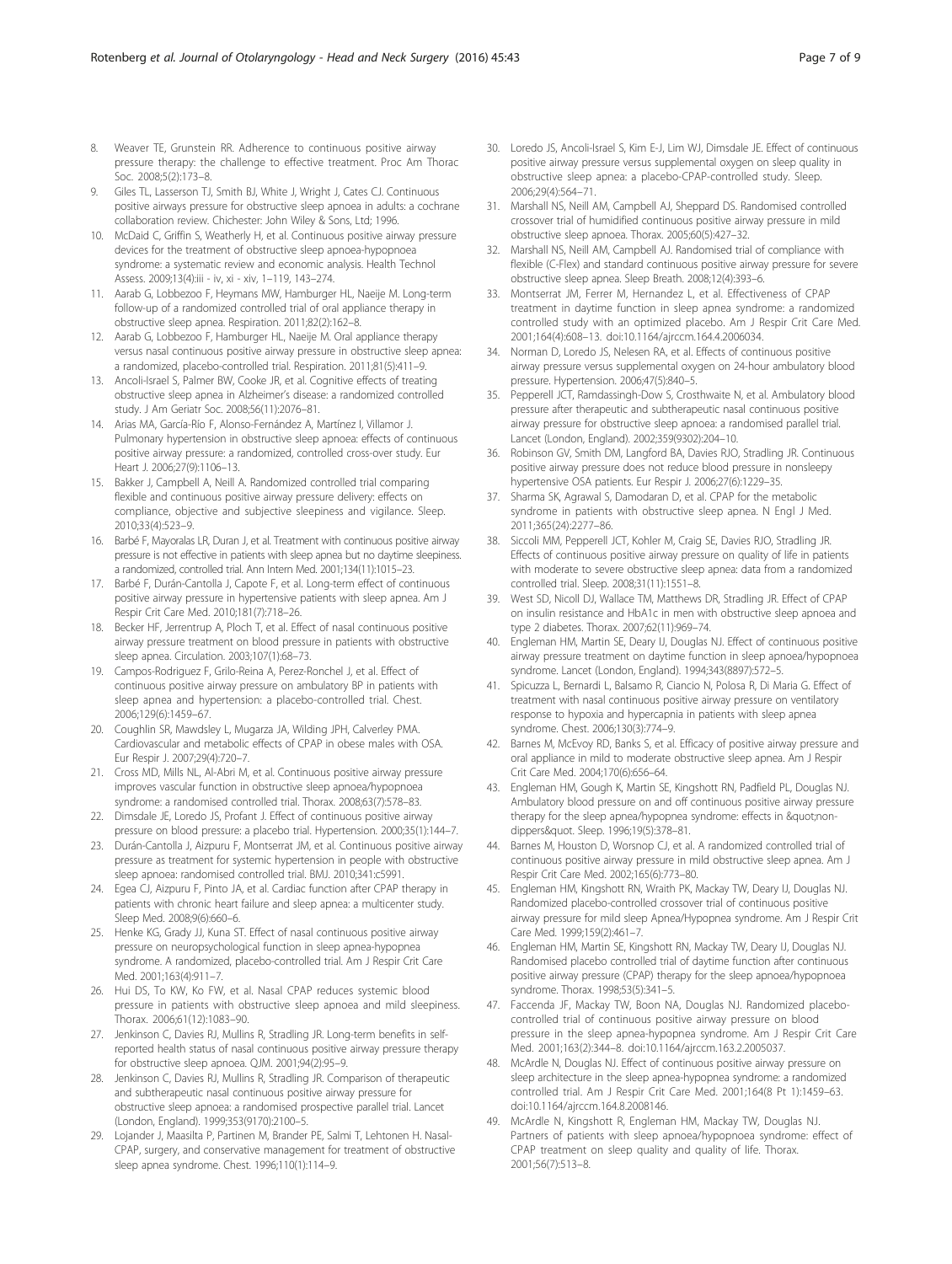- <span id="page-7-0"></span>50. Ballester E, Badia JR, Hernández L, et al. Evidence of the effectiveness of continuous positive airway pressure in the treatment of sleep apnea/hypopnea syndrome. Am J Respir Crit Care Med. 1999;159(2):495–501.
- 51. Barbé F, Durán-Cantolla J, Sánchez-de-la-Torre M, et al. Effect of continuous positive airway pressure on the incidence of hypertension and cardiovascular events in nonsleepy patients with obstructive sleep apnea: a randomized controlled trial. JAMA. 2012;307(20):2161–8.
- 52. Chakravorty I, Cayton RM, Szczepura A. Health utilities in evaluating intervention in the sleep apnoea/hypopnoea syndrome. Eur Respir J. 2002;20(5):1233–8.
- 53. Drager LF, Bortolotto LA, Figueiredo AC, Krieger EM, Lorenzi GF. Effects of continuous positive airway pressure on early signs of atherosclerosis in obstructive sleep apnea. Am J Respir Crit Care Med. 2007;176(7):706–12.
- 54. Drager LF, Pedrosa RP, Diniz PM, et al. The effects of continuous positive airway pressure on prehypertension and masked hypertension in men with severe obstructive sleep apnea. Hypertension. 2011;57(3):549–55.
- 55. Hsu C-Y, Vennelle M, Li H-Y, Engleman HM, Dennis MS, Douglas NJ. Sleep-disordered breathing after stroke: a randomised controlled trial of continuous positive airway pressure. J Neurol Neurosurg Psychiatry. 2006;77(10):1143–9.
- 56. Kaneko Y, Floras JS, Usui K, et al. Cardiovascular effects of continuous positive airway pressure in patients with heart failure and obstructive sleep apnea. N Engl J Med. 2003;348(13):1233–41.
- 57. Lam B, Sam K, Mok WYW, et al. Randomised study of three non-surgical treatments in mild to moderate obstructive sleep apnoea. Thorax. 2007;62(4):354–9.
- 58. Mansfield DR, Gollogly NC, Kaye DM, Richardson M, Bergin P, Naughton MT. Controlled trial of continuous positive airway pressure in obstructive sleep apnea and heart failure. Am J Respir Crit Care Med. 2004;169(3):361–6.
- 59. Monasterio C, Vidal S, Duran J, et al. Effectiveness of continuous positive airway pressure in mild sleep apnea-hypopnea syndrome. Am J Respir Crit Care Med. 2001;164(6):939–43.
- 60. Redline S, Adams N, Strauss ME, Roebuck T, Winters M, Rosenberg C. Improvement of mild sleep-disordered breathing with CPAP compared with conservative therapy. Am J Respir Crit Care Med. 1998;157(3 Pt 1):858–65. doi[:10.1164/ajrccm.157.3.9709042.](http://dx.doi.org/10.1164/ajrccm.157.3.9709042)
- 61. Engleman HM, McDonald JP, Graham D, et al. Randomized crossover trial of two treatments for sleep apnea/hypopnea syndrome: continuous positive airway pressure and mandibular repositioning splint. Am J Respir Crit Care Med. 2002;166(6):855–9. doi:[10.1164/rccm.2109023](http://dx.doi.org/10.1164/rccm.2109023).
- 62. Ferguson KA, Ono T, Lowe AA, Keenan SP, Fleetham JA. A randomized crossover study of an oral appliance vs nasal-continuous positive airway pressure in the treatment of mild-moderate obstructive sleep apnea. Chest. 1996;109(5):1269–75.
- 63. Ferguson KA, Ono T, Lowe AA, Al-Majed S, Love LL, Fleetham JA. A shortterm controlled trial of an adjustable oral appliance for the treatment of mild to moderate obstructive sleep apnoea. Thorax. 1997;52(4):362–8.
- 64. Gagnadoux F, Fleury B, Vielle B, et al. Titrated mandibular advancement versus positive airway pressure for sleep apnoea. Eur Respir J. 2009;34(4):914–20.
- 65. Hoekema A, Stegenga B, Wijkstra PJ, van der Hoeven JH, Meinesz AF, de Bont LGM. Obstructive sleep apnea therapy. J Dent Res. 2008;87(9):882–7.
- 66. Randerath WJ, Heise M, Hinz R, Ruehle K-H. An individually adjustable oral appliance vs continuous positive airway pressure in mild-to-moderate obstructive sleep apnea syndrome. Chest. 2002;122(2):569–75.
- 67. Tan YK, L'Estrange PR, Luo YM, et al. Mandibular advancement splints and continuous positive airway pressure in patients with obstructive sleep apnoea: a randomized cross-over trial. Eur J Orthod. 2002;24(3):239–49.
- 68. Trzepizur W, Gagnadoux F, Abraham P, et al. Microvascular endothelial function in obstructive sleep apnea: Impact of continuous positive airway pressure and mandibular advancement. Sleep Med. 2009;10(7): 746–52.
- 69. Doff MHJ, Hoekema A, Wijkstra PJ, et al. Oral appliance versus continuous positive airway pressure in obstructive sleep apnea syndrome: a 2-year follow-up. Sleep. 2013;36(9):1289–96.
- 70. Skinner MA, Kingshott RN, Jones DR, Taylor DR. Lack of efficacy for a cervicomandibular support collar in the management of obstructive sleep apnea. Chest. 2004;125(1):118–26.
- 71. Skinner MA, Kingshott RN, Jones DR, Homan SDR, Taylor DR. Elevated posture for the management of obstructive sleep apnea. Sleep Breath. 2004;8(4):193–200.
- 72. Permut I, Diaz-Abad M, Chatila W, et al. Comparison of positional therapy to CPAP in patients with positional obstructive sleep apnea. J Clin Sleep Med. 2010;6(3):238–43.
- 73. Jokic R, Klimaszewski A, Crossley M, Sridhar G, Fitzpatrick MF. Positional treatment vs continuous positive airway pressure in patients with positional obstructive sleep apnea syndrome. Chest. 1999;115(3):771–81.
- 74. Ballard RD, Gay PC, Strollo PJ. Interventions to improve compliance in sleep apnea patients previously non-compliant with continuous positive airway pressure. J Clin Sleep Med. 2007;3(7):706–12.
- 75. Engleman HM, Martin SE, Douglas NJ. Compliance with CPAP therapy in patients with the sleep apnoea/hypopnoea syndrome. Thorax. 1994;49(3):263–6.
- 76. Kohler M, Stoewhas A-C, Ayers L, et al. Effects of continuous positive airway pressure therapy withdrawal in patients with obstructive sleep apnea: a randomized controlled trial. Am J Respir Crit Care Med. 2011;184(10):1192–9.
- 77. Kryger MH, Berry RB, Massie CA. Long-term use of a nasal expiratory positive airway pressure (EPAP) device as a treatment for obstructive sleep apnea (OSA). J Clin Sleep Med. 2011;7(5):449–453B.
- 78. Kushida CA, Berry RB, Blau A, et al. Positive airway pressure initiation: a randomized controlled trial to assess the impact of therapy mode and titration process on efficacy, adherence, and outcomes. Sleep. 2011;34(8):1083–92.
- 79. Roecklein KA, Schumacher JA, Gabriele JM, Fagan C, Baran AS, Richert AC. Personalized feedback to improve CPAP adherence in obstructive sleep apnea. Behav Sleep Med. 2010;8(2):105–12.
- 80. Ruhle K-H, Franke K-J, Domanski U, Nilius G. Quality of life, compliance, sleep and nasopharyngeal side effects during CPAP therapy with and without controlled heated humidification. Sleep Breath. 2011;15(3):479–85.
- 81. Ryan S, Doherty LS, Nolan GM, McNicholas WT. Effects of heated humidification and topical steroids on compliance, nasal symptoms, and quality of life in patients with obstructive sleep apnea syndrome using nasal continuous positive airway pressure. J Clin Sleep Med. 2009;5(5):422–7.
- 82. To KW, Chan WC, Choo KL, Lam WK, Wong KK, Hui DS. A randomized crossover study of auto-continuous positive airway pressure versus fixedcontinuous positive airway pressure in patients with obstructive sleep apnoea. Respirology. 2008;13(1):79–86.
- Kribbs NB, Pack AI, Kline LR, et al. Objective measurement of patterns of nasal CPAP use by patients with obstructive sleep apnea. Am Rev Respir Dis. 1993;147(4):887–95.
- 84. Aloia MS, Ph D, Dio L Di, et al. Improving Compliance with Nasal CPAP and Vigilance in Older Adults with OSAHS. Sleep Breath. 2001;5(1):13–22.
- 85. Richards D, Bartlett DJ, Wong K, Malouff J, Grunstein RR. Increased adherence to CPAP with a group cognitive behavioral treatment intervention: a randomized trial. Sleep. 2007;30(5):635–40. doi[:10.1037/](http://dx.doi.org/10.1037/0278-6133.23.2.207) [0278-6133.23.2.207.](http://dx.doi.org/10.1037/0278-6133.23.2.207)
- 86. Demolles DA, Sparrow D, Gottlieb DJ, et al. A Pilot Trial of a Telecommunications System in Sleep Apnea Management. 2016;42(8):764-769. doi[:10.1097/01.](http://dx.doi.org/10.1097/01.mlr.0000132353.99209.fe) [mlr.0000132353.99209.fe](http://dx.doi.org/10.1097/01.mlr.0000132353.99209.fe)
- 87. Baron KG, Smith TW, Berg CA, Czajkowski LA, Gunn H, Jones CR. Spousal involvement in CPAP adherence among patients with obstructive sleep apnea. 2011:525–534. doi:[10.1007/s11325-010-0374-z.](http://dx.doi.org/10.1007/s11325-010-0374-z)
- 88. Wiese HJ, Boethel C, Phillips B, Wilson JF, Peters J, Viggiano T. CPAP compliance: Video education may help! Sleep Med. 2005;6(2):171–4. doi[:10.1016/j.sleep.2004.08.006.](http://dx.doi.org/10.1016/j.sleep.2004.08.006)
- 89. Bartlett D, Wong K, Richards D, et al. Increasing adherence to obstructive sleep apnea treatment with a group social cognitive therapy treatment intervention: a randomized trial. Sleep. 2013;36:1647–54. doi:[10.5665/sleep.3118](http://dx.doi.org/10.5665/sleep.3118).
- 90. Nadeem R, Rishi M a, Srinivasan L, Copur AS, Naseem J. Effect of Visualization of Raw Graphic Polysomnography Data by Sleep Apnea Patients on Compliance With CPAP Therapy. Respir Care. 2012:607-613. doi[:10.4187/respcare.01539](http://dx.doi.org/10.4187/respcare.01539).
- 91. Donovan LM, Boeder S, Malhotra A, Patel SR. New developments in the use of positive airway pressure for obstructive sleep apnea. J Thorac Dis. 2015;7(8):1323–42.